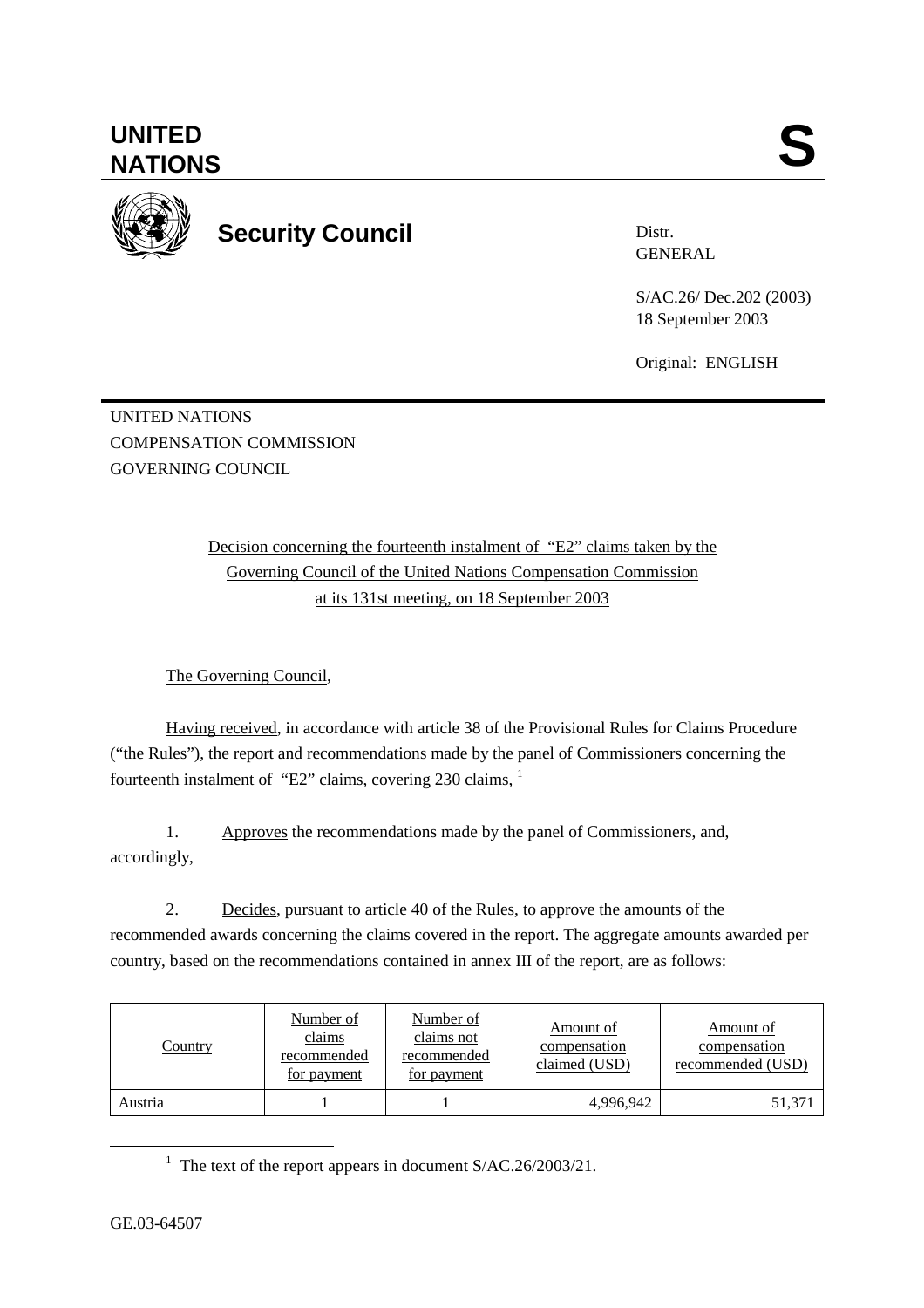## Page 2

| Country                                         | Number of<br>claims<br>recommended<br>for payment | Number of<br>claims not<br>recommended<br>for payment | Amount of<br>compensation<br>claimed (USD) | Amount of<br>compensation<br>recommended (USD) |
|-------------------------------------------------|---------------------------------------------------|-------------------------------------------------------|--------------------------------------------|------------------------------------------------|
| <b>Bahrain</b>                                  | $\sqrt{2}$                                        |                                                       | 4,125,730                                  | 412,470                                        |
| Belgium                                         | $\overline{\phantom{a}}$                          | 3                                                     | 392,207                                    | nil                                            |
| China                                           | $\overline{2}$                                    | $\mathbf{1}$                                          | 46,498,380                                 | 1,087,227                                      |
| Cyprus                                          | $\mathfrak{Z}$                                    | $\overline{4}$                                        | 9,047,719                                  | 987,509                                        |
| Czech Republic                                  | $\mathbf{1}$                                      | $\blacksquare$                                        | 90,015,583                                 | 16,968                                         |
| Denmark                                         | $\mathbf{1}$                                      | $\overline{4}$                                        | 1,926,235                                  | 6,029                                          |
| Egypt                                           | $\overline{2}$                                    | 5                                                     | 9,261,333                                  | 813,646                                        |
| France                                          | 5                                                 | 15                                                    | 12,388,693                                 | 98,474                                         |
| Germany                                         | 20                                                | 26                                                    | 47,556,000                                 | 6,759,364                                      |
| Greece                                          | $\overline{\phantom{0}}$                          | $\boldsymbol{7}$                                      | 4,678,934                                  | nil                                            |
| Hungary                                         | $\mathbf{1}$                                      | $\overline{\phantom{a}}$                              | 154,175                                    | 154,175                                        |
| India                                           | $\overline{a}$                                    | $\overline{2}$                                        | 14,768                                     | Nil                                            |
| Italy                                           | 5                                                 | $\overline{3}$                                        | 12,708,503                                 | 966,821                                        |
| Japan                                           | $\overline{4}$                                    | $\qquad \qquad \blacksquare$                          | 2,960,785                                  | 759,646                                        |
| Netherlands                                     | $\mathbf{1}$                                      | $\mathbf{1}$                                          | 259,437                                    | 4,202                                          |
| Pakistan                                        |                                                   | $\overline{2}$                                        | 1,222,450                                  | nil                                            |
| Republic of Korea                               | $\overline{a}$                                    | $\overline{2}$                                        | 21,010,578                                 | nil                                            |
| Saudi Arabia                                    | $\mathfrak{Z}$                                    | 6                                                     | 13,094,461                                 | 124,333                                        |
| Singapore                                       | $\overline{\phantom{0}}$                          | $\overline{2}$                                        | 382,406                                    | nil                                            |
| Spain                                           | $\mathbf{1}$                                      | $\mathbf{1}$                                          | 43,305                                     | 23,542                                         |
| Switzerland                                     | $\overline{a}$                                    | $\mathbf{1}$                                          | 7,726,992                                  | nil                                            |
| The former Yugoslav<br>Republic of<br>Macedonia |                                                   | 7                                                     | 11,709,540                                 | nil                                            |
| Tunisia                                         | $\qquad \qquad \blacksquare$                      | $\mathbf{1}$                                          | 1,337,171                                  | nil                                            |
| Turkey                                          | $\boldsymbol{2}$                                  | 5                                                     | 4,943,644                                  | 152,159                                        |
| <b>United Arab Emirates</b>                     | L,                                                | $\,1$                                                 | 15,013                                     | nil                                            |
| <b>United Kingdom</b>                           | 24                                                | 39                                                    | 186,572,693                                | 3,348,221                                      |
| <b>United States</b>                            | $\overline{4}$                                    | 8                                                     | 3,399,722                                  | 1,589,524                                      |
| Total                                           | 82                                                | 147                                                   | 498,443,399                                | 17,355,681                                     |

3. Notes that, as referred to in paragraph 2 of the report, one claims was withdrawn by the claimant in the course of the Panel's review of this instalment,

4. Reaffirms that when funds become available payments shall be made in accordance with decision 100 (S/AC.26/Dec.197 (2003)),